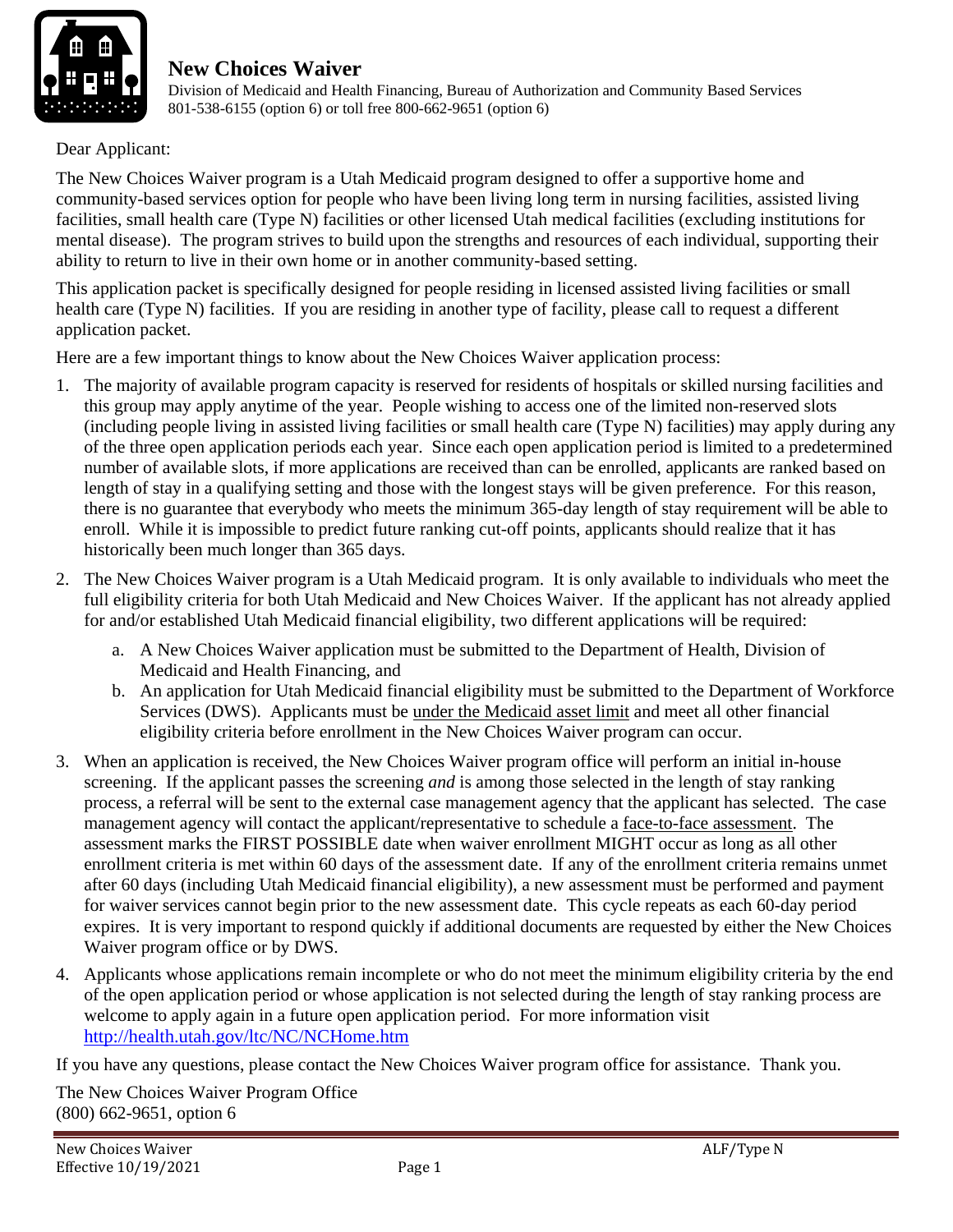

 Division of Medicaid and Health Financing, Bureau of Authorization and Community Based Services 801-538-6155 (option 6) or toll free 800-662-9651 (option 6)

### **Screening Checklist for ALF and Type N Residents**

(This form must be completed and submitted with the rest of your application.)

- A. The New Choices Waiver (NCW) eligibility requirements are complex and require a great deal of analysis and coordination by the NCW intake team. At a minimum, the following four basic requirements must be met during the in-house screening process in order for an application to proceed to the next step:
	- 1. A complete NCW application must be submitted and have an official fax, email, hand delivery or USPS date stamp that falls within the date span of one of the following open application periods:

March 1 – March 14 July  $1 -$  July 14 November 1 – November 14

Applications that are not submitted timely or that remain incomplete by the end of the open application period will be denied and excluded from consideration during that application period.

- 2. The applicant must be at least 18 years of age.
- 3. The applicant must be actively residing in a licensed assisted living facility or in a licensed small health care (Type N) facility and must have reached at least 365 consecutive days by the last day of the open application period. (Remember, this minimum 365-day length of stay requirement is simply the minimum to apply. All applicants will go through the length of stay ranking process and only those with the longest lengths of stay will be processed forward.)
- 4. The applicant's medical records must demonstrate the medical screening criteria is met. (See item "C" below.)
- B. Additional requirements must be met in order to enroll in the NCW program. One of these additional requirements is Utah Medicaid financial eligibility which is determined by the Department of Workforce Services (DWS). Which of the following best describes the applicant's status?
	- The applicant has already been determined financially eligible for Utah Medicaid by DWS.

The applicant submitted an application to DWS on (date) and it is currently in process.

The applicant has not yet applied for Utah Medicaid. (Please note: the NCW application will not be processed until the applicant has submitted a Utah Medicaid application to DWS.

- C. Each applicant must also meet the medical eligibility criteria. This is known as *nursing facility level of care criteria* which is described in administrative rule R414-502-3. In order for the NCW program office to perform an initial screening of the medical criteria, all of the following items must be submitted:
	- A current list of all diagnoses,
	- A current list of all medications, including prescriptions and over the counter medicine,

A copy of the current service plan from the facility where the applicant resides,

- A copy of the admission face sheet from the facility where the applicant resides,
- A copy of the most recent RN assessment from the facility where the applicant resides, and
- When applicable, a copy of any other medical records prepared within the last 90 days that document medical conditions and personal care/assistance needs.
- If the applicant has a cognitive impairment noted on page 6, please attach records from a licensed physician detailing the applicant's dysfunction in orientation to person, place, and time.

When all New Choices Waiver application forms are complete and all required records have been collected, please follow instructions on page 12 to send the complete application packet to the NCW program office.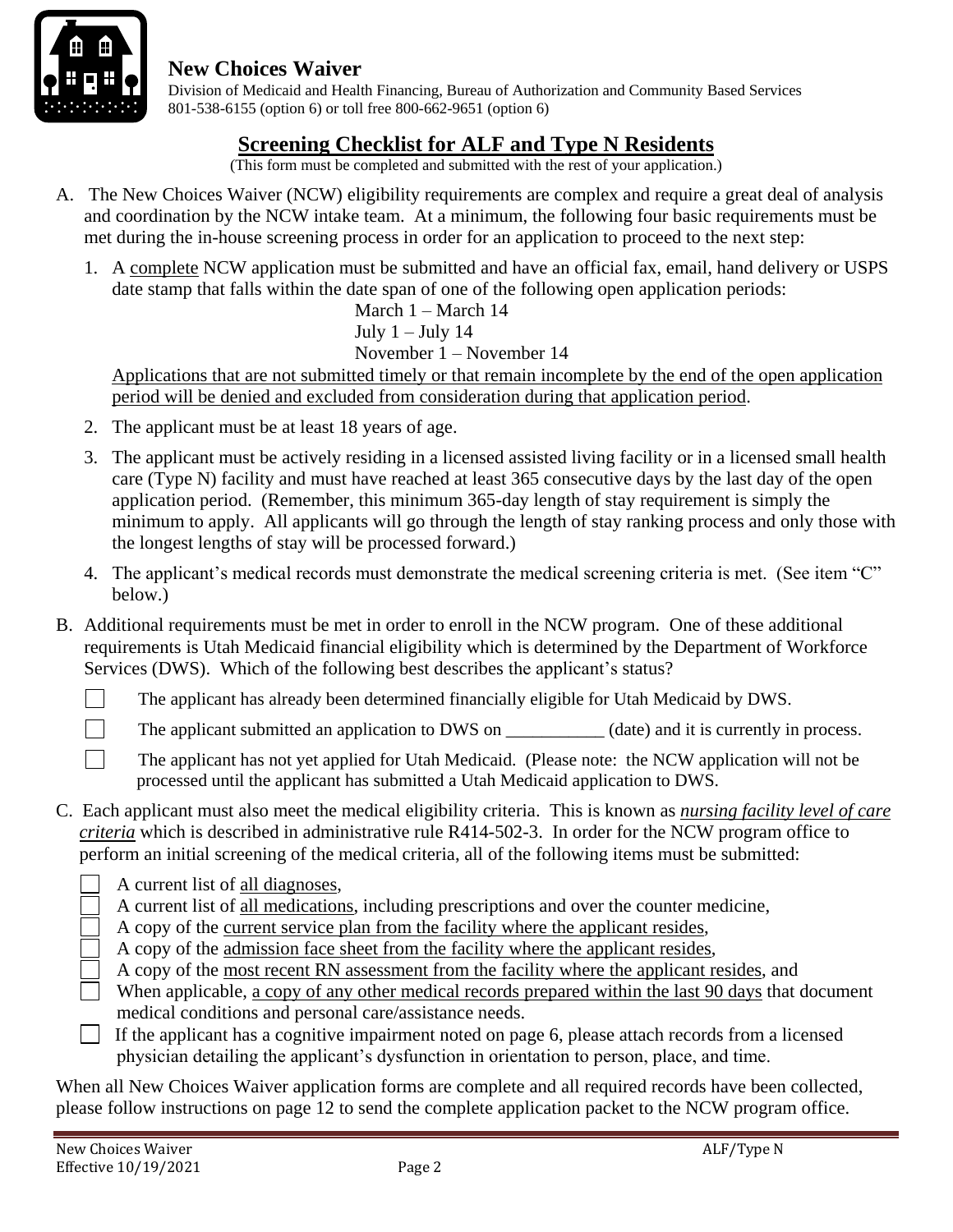

 Division of Medicaid and Health Financing, Bureau of Authorization and Community Based Services 801-538-6155 (option 6) or toll free 800-662-9651 (option 6)

#### **Application ALF and Type N Residents**

| Applicant's Preferred Mailing Address: 2008. 2009. [2016] Applicant's Preferred Mailing Address: |
|--------------------------------------------------------------------------------------------------|
|                                                                                                  |
|                                                                                                  |

**Request for Evaluation:** (this section can only be completed by the applicant or representative)

By signing below, I am requesting to be evaluated for the New Choices Waiver program. I understand that by requesting this evaluation a representative from the New Choices Waiver program office may contact me and/or my representative to obtain additional information about my current situation. I have willingly submitted copies of the required medical records (listed on page two of this application packet) to enable the New Choices Waiver intake team to perform an initial nursing facility level of care screening. I authorize staff of the facility where I reside and any of my other current medical care providers to speak with representatives from the New Choices Waiver program office if there are any questions about my medical conditions and care needs. I further authorize staff of the facility where I reside to send additional documentation of the services I receive in this facility when requested by the New Choices Waiver program office. I further authorize staff at any previous medical facilities or assisted living facilities that I lived in prior to my admission to the current facility to provide information to the New Choices Waiver program if needed. If my application passes the initial screening and I am among the applicants selected in the length of stay ranking to be processed to the next step in the application flow, I authorize the New Choices Waiver program office to forward my complete application (including medical records) to the case management agency that I have selected on the Freedom of Choice Consent Form.

| Signature                             | Date                                                                                                                       |
|---------------------------------------|----------------------------------------------------------------------------------------------------------------------------|
| Who is signing? $\Box$ Self/Applicant | $\Box$ Family Representative $\Box$ Legal Representative                                                                   |
|                                       |                                                                                                                            |
|                                       | Preferred contact method:     Phone<br>  Email                                                                             |
|                                       |                                                                                                                            |
|                                       |                                                                                                                            |
|                                       | Please list the names of any other family members/representatives that you authorize the NCW program office to speak with: |

\_\_\_\_\_\_\_\_\_\_\_\_\_\_\_\_\_\_\_\_\_\_\_\_\_\_\_\_\_\_\_\_\_\_\_\_\_\_\_\_\_\_\_\_\_\_\_\_\_\_\_\_\_\_\_\_\_\_\_\_\_\_\_\_\_\_\_\_\_\_\_\_\_\_\_\_\_\_\_\_\_\_\_\_\_\_\_\_\_\_\_\_\_\_\_\_\_\_\_\_\_\_\_\_\_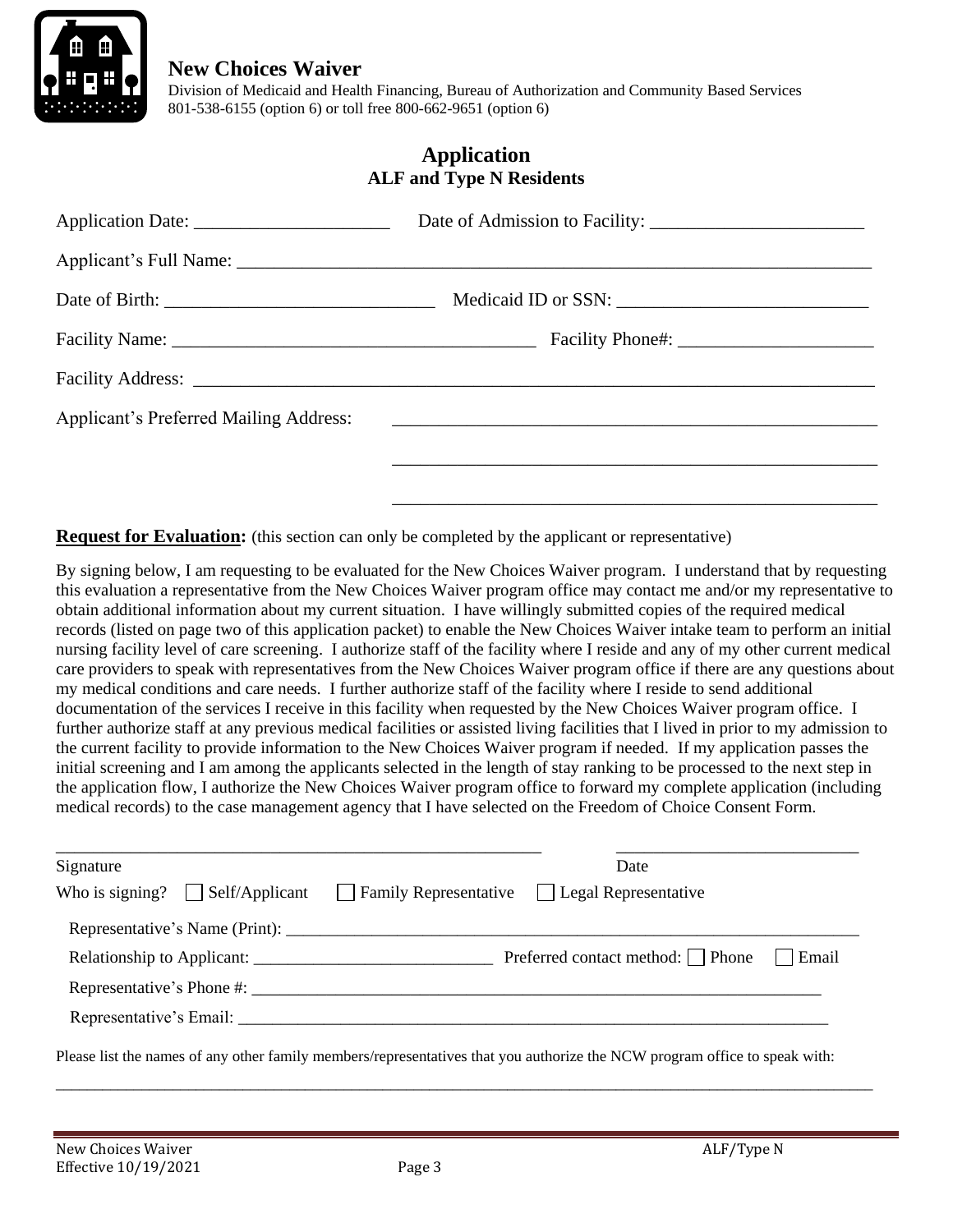

 Division of Medicaid and Health Financing, Bureau of Authorization and Community Based Services 801-538-6155 (option 6) or toll free 800-662-9651 (option 6)

# **Length of Stay Certification**

This form can only be completed and signed by staff of the facility where the applicant resides. Evidence that documents the admission date must be attached. Examples of acceptable evidence include a signed lease agreement, official payment ledgers, bank statements or cashed checks. (Signed letters attesting to the length of stay will not be accepted.)

Resident's Name:\_\_\_\_\_\_\_\_\_\_\_\_\_\_\_\_\_\_\_\_\_\_\_\_\_\_\_\_\_\_\_\_\_\_\_\_\_\_\_\_\_\_\_\_\_\_ Date of Birth:\_\_\_\_\_\_\_\_\_\_\_\_\_\_\_\_\_\_\_\_\_

Current Facility Name:

Individuals who live in an assisted living facility or a small health care (Type N) facility cannot apply to the New Choices Waiver program until they have met the minimum length of stay requirement of at least 365 consecutive days by the end of the open application period in which they apply. Since applicants with the longest length of stay are selected for enrollment, it is important to disclose the current facility's length of stay information as well as any previous facility lengths of stay that this individual experienced immediately prior to moving into this facility.

The following two questions relate to this resident's length of stay in the current facility:

- 1. Date of earliest admission to the current facility:
- 2. If a resident is *formally discharged* from a qualifying facility setting and then resides (even short term) in a nonqualifying facility type or in a private home setting, this results in a "break in stay" and the length of stay calculation starts over with the date of readmission to a qualifying facility type. Since this resident's earliest admission in the current facility, has he/she been *formally discharged* for any reason other than for an admission to a hospital, skilled rehab or skilled nursing facility? (Use separate sheets to describe the reasons if needed.)

| $\Box$ Yes, this resident has had one or more <i>formal discharges</i> from the current facility as detailed below: |
|---------------------------------------------------------------------------------------------------------------------|
|                                                                                                                     |

| Discharge date: | Readmit date: | Reason for discharge: |
|-----------------|---------------|-----------------------|
|                 |               |                       |

Discharge date: <br>
Readmit date: <br>
Reason for discharge:

 No, this resident has never been *formally discharged* from the current facility since the admission date provided in question #1 above.

To increase the likelihood of this applicant being selected during the length of stay ranking process, it is important to inform the NCW program office of any lengths of stay in other qualifying facilities immediately prior to admission to this facility. To get credit for prior facility stays, evidence must be included (see page 11, item 16).

 $\Box$  This applicant did not live in another licensed assisted living facility or small health care (Type N) facility immediately prior to moving into the current facility.

 $\Box$  This applicant did live in one or more qualifying facilities prior to moving into the current facility:

|                                                                                                     | Facility Phone Number: |
|-----------------------------------------------------------------------------------------------------|------------------------|
| I hereby certify that the information provided on this form is correct to the best of my knowledge. |                        |
| Facility Representative's Name (Print):                                                             |                        |

| Signature:                                          | Date:  |
|-----------------------------------------------------|--------|
| Preferred contact method: $\Box$ Phone<br>$ $ Email |        |
| Facility Representative's Phone #:                  | Email: |
|                                                     |        |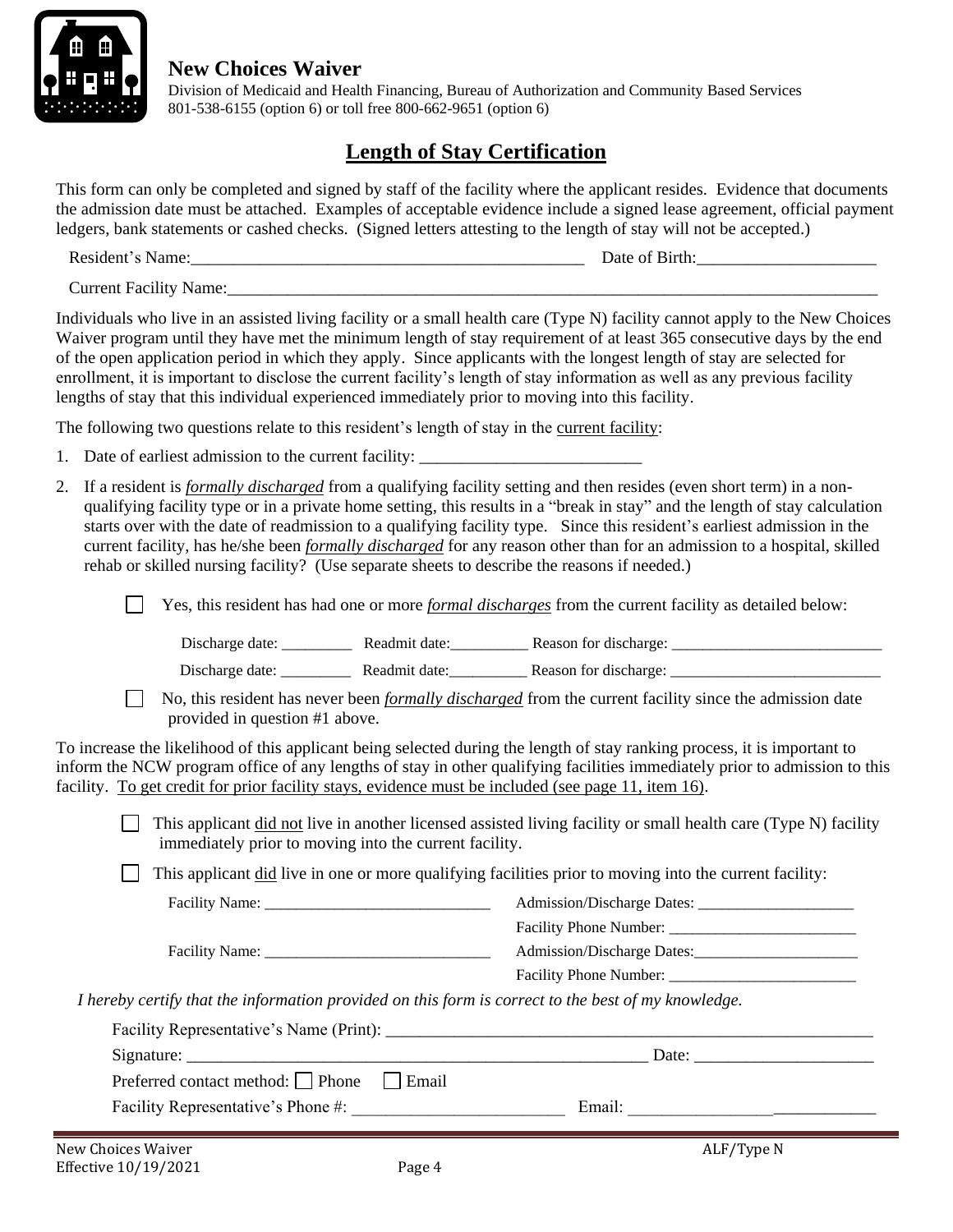

 Division of Medicaid and Health Financing, Bureau of Authorization and Community Based Services 801-538-6155 (option 6) or toll free 800-662-9651 (option 6)

#### **Pre-enrollment Lease Disclosure Form**

| I (resident) have an existing lease contract with this facility and have been paying a total of (\$___________<br>per month for the room, board and care that I've received. I have been paying this amount with my own funds,<br>but now I've reached the point where my assets are depleted or nearly depleted. As of the date of this<br>disclosure the lease contract remains the same, but my ability to meet the financial terms of the contract is<br>diminishing.                                                                                 |                                          |            |
|-----------------------------------------------------------------------------------------------------------------------------------------------------------------------------------------------------------------------------------------------------------------------------------------------------------------------------------------------------------------------------------------------------------------------------------------------------------------------------------------------------------------------------------------------------------|------------------------------------------|------------|
| Please specify the following lease amounts and sources of contributions, if any:                                                                                                                                                                                                                                                                                                                                                                                                                                                                          |                                          |            |
| Current monthly lease amount as stipulated in the formal contract: \$__________________ (per month)                                                                                                                                                                                                                                                                                                                                                                                                                                                       |                                          |            |
| here cannot exceed the resident's monthly income)                                                                                                                                                                                                                                                                                                                                                                                                                                                                                                         |                                          |            |
|                                                                                                                                                                                                                                                                                                                                                                                                                                                                                                                                                           |                                          |            |
| Sources of contributions: $\Box$ Family $\Box$ Church $\Box$ Other: $\Box$ ( $\Box$ N/A)                                                                                                                                                                                                                                                                                                                                                                                                                                                                  |                                          |            |
|                                                                                                                                                                                                                                                                                                                                                                                                                                                                                                                                                           |                                          |            |
| In the Medicaid financial eligibility determination process performed by DWS, deductions are sometimes<br>permitted for shelter costs and heating/cooling costs. Please <i>estimate</i> the breakdown of shelter and utility costs<br>below. IMPORTANT: Every line must contain a dollar amount and the sum of the dollar amounts must equal<br>the total amount currently being paid to this facility. (This form will be considered incomplete and the<br>application rejected if any of the below items are left blank or list dollar amounts of \$0.) |                                          |            |
|                                                                                                                                                                                                                                                                                                                                                                                                                                                                                                                                                           |                                          |            |
|                                                                                                                                                                                                                                                                                                                                                                                                                                                                                                                                                           |                                          |            |
| Electricity:<br>If enrolled in the New Choices Waiver program, a new Residential Room and Board Agreement will be<br>negotiated with help from the chosen waiver case management agency. A copy of the new agreement must be<br>sent to the NCW program office who will forward it to DWS.                                                                                                                                                                                                                                                                |                                          |            |
| Resident's Name                                                                                                                                                                                                                                                                                                                                                                                                                                                                                                                                           | Facility Representative's Name           |            |
| Signature of Resident or Responsible Party                                                                                                                                                                                                                                                                                                                                                                                                                                                                                                                | Signature of Facility Representative     |            |
| Name of Responsible Party                                                                                                                                                                                                                                                                                                                                                                                                                                                                                                                                 | Facility Representative Title / Position |            |
| Responsible Party's Relationship to Resident                                                                                                                                                                                                                                                                                                                                                                                                                                                                                                              |                                          |            |
| New Choices Waiver<br>Page 5<br>Effective 10/19/2021                                                                                                                                                                                                                                                                                                                                                                                                                                                                                                      |                                          | ALF/Type N |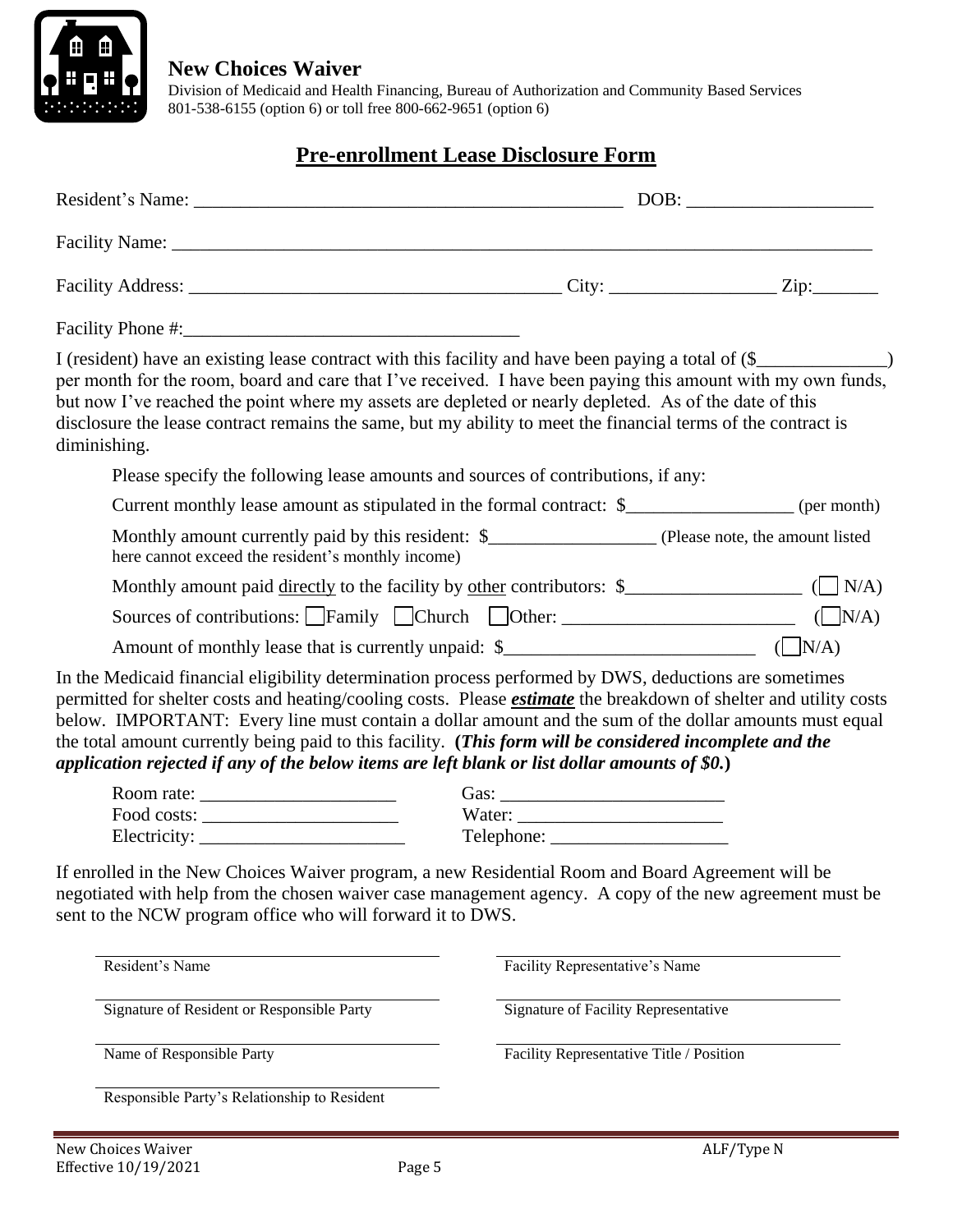

 Division of Medicaid and Health Financing, Bureau of Authorization and Community Based Services 801-538-6155 (option 6) or toll free 800-662-9651 (option 6)

#### **Medical Eligibility Screening**

This form serves as a screening tool for the New Choices Waiver program's medical eligibility requirements. It can only be completed by a registered nurse or a physician licensed in Utah, but it is strongly recommended that the day-to-day direct service caregivers (such as a CNA or personal attendant) be consulted, particularly with respect to the amount of hands on physical assistance provided with activities of daily living. The application process will be delayed if this form is not filled out in its entirety, if it is not filled out accurately, or if it contradicts the information provided in the applicant's attached medical records. *Do not leave any section blank.*

Applicant's Name: \_\_\_\_\_\_\_\_\_\_\_\_\_\_\_\_\_\_\_\_\_\_\_\_\_\_\_\_\_\_\_\_\_\_\_\_\_\_\_\_\_\_\_\_\_\_\_\_\_\_\_\_\_ Date of Birth: \_\_\_\_\_\_\_\_\_\_\_\_\_\_\_\_\_\_\_\_

1. **How much assistance does the applicant require with the following activities of daily living (ADLs) on a regular basis (at least 3 times per week)?**

|                     | <b>Performs</b><br>Independently | Independent with<br>assistive device or<br>set up | Prompting or<br>Supervision | <b>Minimal Physical</b><br><b>Assist</b> | Moderate<br><b>Physical Assist</b> | Complete<br>Dependence on<br>others |
|---------------------|----------------------------------|---------------------------------------------------|-----------------------------|------------------------------------------|------------------------------------|-------------------------------------|
| Bathing/Showering   |                                  |                                                   |                             |                                          |                                    |                                     |
| Grooming/Hygiene    |                                  |                                                   |                             |                                          |                                    |                                     |
| Dressing/Undressing |                                  |                                                   |                             |                                          |                                    |                                     |
| Eating/Self feeding |                                  |                                                   |                             |                                          |                                    |                                     |
| Transferring        |                                  |                                                   |                             |                                          |                                    |                                     |
| Toileting           |                                  |                                                   |                             |                                          |                                    |                                     |
| Mobility/Ambulation |                                  |                                                   |                             |                                          |                                    |                                     |
| <b>Bed Mobility</b> |                                  |                                                   |                             |                                          |                                    |                                     |

**2. Has a physician formally diagnosed the applicant with a cognitive impairment that results in disorientation to person, place, or time? If yes, please attach medical records from a licensed physician detailing the applicant's cognitive status.**

| Yes Diagnosis:                                                                                                                                                                                                                                                                                                   |            | No          | Unknown         |        |
|------------------------------------------------------------------------------------------------------------------------------------------------------------------------------------------------------------------------------------------------------------------------------------------------------------------|------------|-------------|-----------------|--------|
| a. Level of disorientation to person:<br>Does the person consistently know their own name, date of birth and/or age?                                                                                                                                                                                             | $\Box$ N/A | Mild        | $\Box$ Moderate | Severe |
| b. Level of disorientation to place:<br>Does the person consistently know where they are, the name of the facility<br>they reside in, or familiar landmarks they once knew well? If they leave the<br>facility can they find their way back?                                                                     | $\Box$ N/A | Mild        | Moderate        | Severe |
| c. Level of disorientation to time:<br>Can the person consistently recall the date and/or the day of the week? Does<br>he/she refer to past events in the present tense as if they just occurred? Does<br>he/she know which season it is? Does he/she think an hour has passed when it<br>has only been minutes? | $\Box$ N/A | $\Box$ Mild | Moderate        | Severe |

3. **In the box below, list all of the applicant's medical diagnoses. (New Choices Waiver will not accept "See attached.")**

*This form can only be completed by a registered nurse or a physician licensed in Utah.* Name of the person completing the form: \_\_\_\_\_\_\_\_\_\_\_\_\_\_\_\_\_\_\_\_\_\_\_\_\_\_\_\_\_\_\_\_\_\_\_\_\_\_\_\_\_\_\_\_\_\_\_\_\_\_ RN Physician Phone: \_\_\_\_\_\_\_\_\_\_\_\_\_\_\_\_\_\_\_\_\_\_\_\_\_\_\_\_\_\_\_\_\_\_\_\_\_ Date: \_\_\_\_\_\_\_\_\_\_\_\_\_\_\_\_\_\_\_\_\_\_\_\_\_\_\_\_\_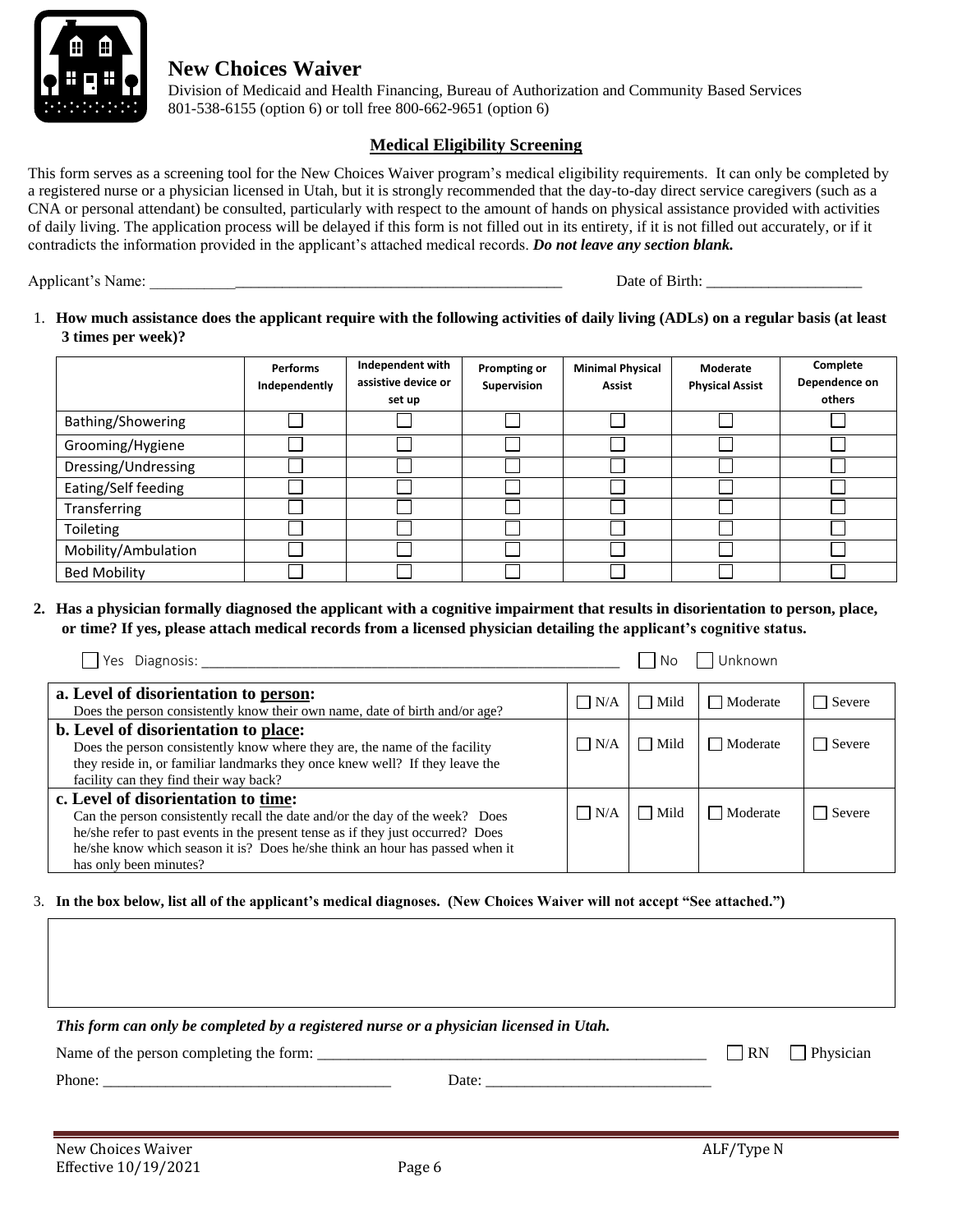

 Division of Medicaid and Health Financing, Bureau of Authorization and Community Based Services 801-538-6155 (option 6) or toll free 800-662-9651 (option 6)

#### **Freedom of Choice Consent Form – Uintah County**

Applicant's Name: \_\_\_\_\_\_\_\_\_\_\_\_\_\_\_\_\_\_\_\_\_\_\_\_\_\_\_\_\_\_\_\_\_\_\_\_\_\_\_\_\_\_\_\_\_\_ DOB: \_\_\_\_\_\_\_\_\_\_\_\_\_\_\_\_\_\_\_\_

Every participant in the New Choices Waiver (NCW) program must have case management services to help with creation of a person-centered care plan, to coordinate services and service providers and to monitor provision of care. This form is designed to help the applicant select a case management agency. This form should never be completed without the applicant's (or family or legal representative's) involvement, nor should it ever reflect a choice that was made by somebody other than the applicant (or family/legal representative). Please notify the NCW program office if any manipulation of freedom of choice rights is observed.

Applicants (or their family or legal representatives) are free to choose from the list of all case management agencies that are available in the county where the applicant resides or plans to reside. If this applicant is selected during the length of stay ranking process, a referral will be made to the case management agency that is chosen on this form. The case management agency will send a registered nurse and a social worker to meet with the applicant in person. Visit this website to learn more about the agencies listed on this form: <http://health.utah.gov/ltc/NC/NCCMAContacts.htm>

Please select a case management agency from the options available in this county:

| Advocates for Independence | Abundant Solutions |
|----------------------------|--------------------|
| Utah Case Management       | Care Advocates     |

The case management agency will perform a review of the application and medical records. Case management agencies have the right to decline to serve a new referral. If they do this, they will send the applicant a notice in writing. Under certain circumstances the applicant will have the option to select a different case management agency. The New Choices Waiver program office will advise the applicant as to whether or not this option is available.

If the case management agency decides to move forward to the next step, they have up to 14 days to perform a face-to-face assessment. The date of the assessment is important to remember because it is only valid for up to 60 days. If any of the waiver enrollment criteria (including Medicaid financial eligibility) remains unmet by the end of 60 days, a new assessment must be performed and Medicaid payment for waiver services cannot begin prior to the new assessment date. This cycle repeats as each 60 day window passes. Also, at any point during the assessment process if the case management agency decides to decline to serve the applicant, they may do so by providing notice in writing.

By signing below, I certify that I have read and understand the information in this form. I also certify that I made this case management agency selection of my own free will.

| Signature                      | Date                                                                                           |            |
|--------------------------------|------------------------------------------------------------------------------------------------|------------|
|                                | Who is signing? $\Box$ Self/Applicant $\Box$ Family Representative $\Box$ Legal Representative |            |
| Representative's Name (Print): |                                                                                                |            |
| New Choices Waiver             |                                                                                                | ALF/Type N |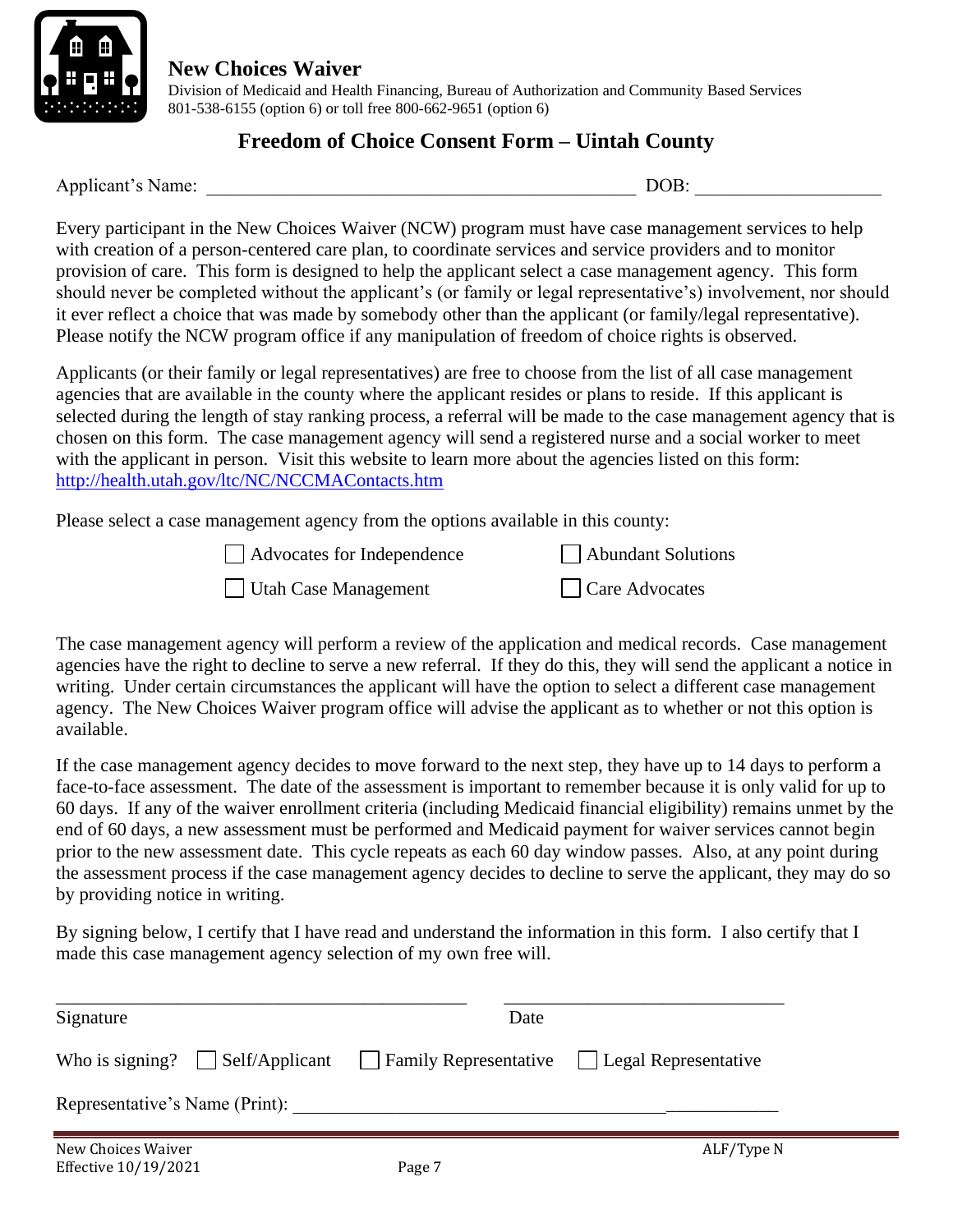

 Division of Medicaid and Health Financing, Bureau of Authorization and Community Based Services 801-538-6155 (option 6) or toll free 800-662-9651 (option 6)

# **Freedom of Choice (NF or HCBS)**

The New Choices Waiver program is a Medicaid program that serves as an alternative to nursing facility care. Participation in the New Choices Waiver program is completely voluntary. Individuals who meet the eligibility criteria for enrollment in the New Choices Waiver program have the fundamental right to enter a Medicaid certified nursing facility instead of participating in the New Choices Waiver program. Once enrolled in the New Choices Waiver program, participants retain the right to voluntarily disenroll from the program and enter a nursing facility at any time. This form is the formal method for the applicant (or their family or legal representative) to voice preference to receive services in a home or community-based setting through New Choices Waiver program or to receive services in a skilled nursing facility. Please make a selection below:

| Applicant's Name:                                                                                                                                                             | DOB:                        |  |  |
|-------------------------------------------------------------------------------------------------------------------------------------------------------------------------------|-----------------------------|--|--|
| Please indicate the applicant's choice:                                                                                                                                       |                             |  |  |
| I prefer to receive care in a skilled nursing facility and <b>not</b> be considered for enrollment in the<br>New Choices Waiver program.                                      |                             |  |  |
| I prefer to be considered for enrollment in the New Choices Waiver program in hopes of<br>receiving supportive services in my own home or in another community-based setting. |                             |  |  |
| Signature<br>Date                                                                                                                                                             |                             |  |  |
| Who is signing? $\vert$ Self/Applicant<br><b>Family Member</b>                                                                                                                | $\Box$ Legal Representative |  |  |
| Family Member's or Representative's Name (Print):                                                                                                                             |                             |  |  |

If the applicant's choice is to be considered for enrollment in the New Choices Waiver program and if the applicant is enrolled in the program, he/she will have the right to choose to live in any available home and community-based setting as long as his/her needs can be safely met in the chosen setting. The case management agency will work with the applicant (and their family/representative) to explore all options which may include:

- 1. The applicant's own home or apartment,
- 2. The home or apartment of a friend or family member,
- 3. A certified independent living facility,
- 4. A licensed assisted living facility, or
- 5. A licensed community residential care facility.

No matter which setting the applicant chooses, the applicant will be responsible for the shelter costs. This includes room and board, mortgage payments, rent, and utilities. Please demonstrate ability to cover these costs by providing the applicant's total monthly income:

Total monthly income: \_\_\_\_\_\_\_\_\_\_\_\_\_\_\_\_\_\_\_\_\_\_\_\_ (Include the total monthly sum of pension/retirement, social security, disability, and any other sources of monthly income.)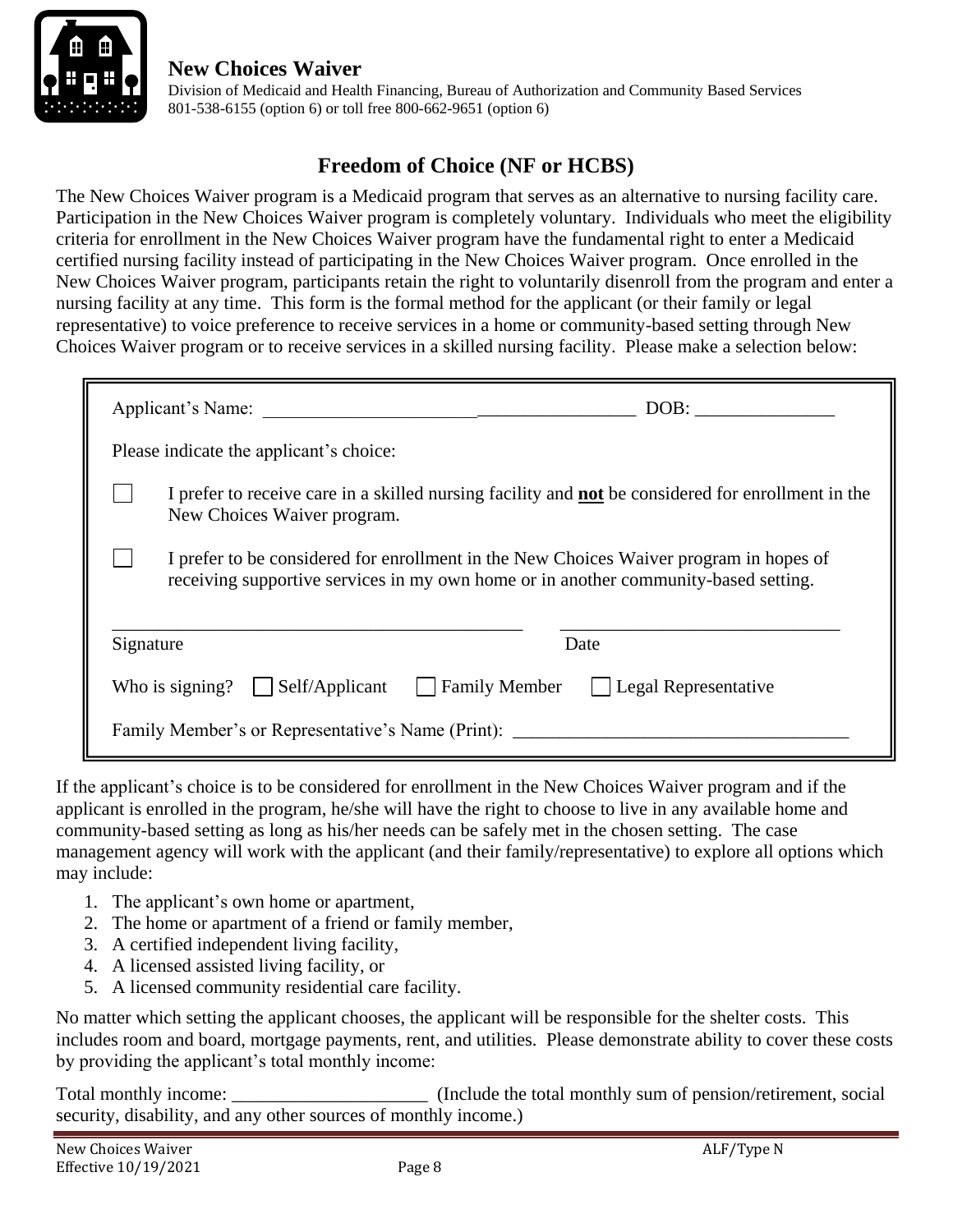

 Division of Medicaid and Health Financing, Bureau of Authorization and Community Based Services 801-538-6155 (option 6) or toll free 800-662-9651 (option 6)

# **Know your rights:**

Applicants have the right to be treated with consideration, respect, and with full recognition of dignity and individuality.

Applicants have the right to be considered for the New Choices Waiver program regardless of race, nationality, disability, gender, sexual orientation or religion.

Applicants have the right to confidentiality of protected health information. Health information cannot be released to any entity without permission, unless it is allowed by law for the provision of treatment or payment and healthcare operation activities.

If the applicant *enrolls* in the New Choices Waiver program, he/she will have the following rights as a program participant:

- 1. The right to choose where to live. Participants may choose to live in any community-based setting as long as their assessed needs can be met in that setting and as long as they can afford the room and board or rental fees in that setting. Options include:
	- a. The participant's own home or apartment
	- b. The home or apartment of a friend or family member
	- c. An independent living facility
	- d. A licensed assisted living facility
	- e. A licensed community residential care facility
- 2. The right to decline New Choices Waiver services or to choose to receive care in a skilled nursing facility instead.
- 3. The right to choose whether or not to have a roommate. If the participant chooses to have one or more roommates, he/she has the right to select the roommate(s).
- 4. The right to have visitors including family, friends, and other visitors at any time except when doing so endangers the participant, care providers, or others.
- 5. The right to a personalized care plan that is based on personal strengths, preferences, goals, and assessed needs. Participants may choose somebody to represent them and to participate in helping with development of the plan of care. Participants have the right to schedule care planning activities at times and locations that are convenient.
- 6. The right to choose the services that the participant will receive as long as they are assessed to be medically necessary to meet identified goals and to ensure health and safety. Participants may choose to accept or decline any recommended services.
- 7. The right to select service providers from among the providers available in the participant's county of residence. If the participant chooses to live in a private (non-facility) setting, he/she may also explore the option of hiring service providers through the *self-administered services* option.
- 8. The right to receive case management services without a conflict of interest.
- 9. The right to keep a copy of their own care plan and to request changes to the care plan, services, service providers, or living setting at any time. To request changes, the applicant/family may contact your case manager. Your care plan will be reviewed and revised at least yearly and whenever your assessed needs change.
- 10. The right to voluntarily disenroll from the New Choices Waiver program as a result of declining the observation of care planning activities by New Choices Waiver representatives. The New Choices Waiver program will observe care planning activities as part of quality assurance. Observation is a requirement of enrollment in New Choices Waiver services and may be done in person, via telehealth or phone; personal care services are not included in the observation. Information gathered through the observation may be used to determine ongoing eligibility and/or participation and may also be used in the administrative hearing process.

\_\_\_\_\_\_\_\_\_\_\_\_\_\_\_\_\_\_\_\_\_\_\_\_\_\_\_\_\_ \_\_\_\_\_\_\_\_\_\_\_\_\_\_\_\_\_\_\_\_\_\_\_\_\_\_\_ \_\_\_\_\_\_\_\_\_\_\_\_

Applicant's Name (Please Print) Signature of Applicant/Representative Date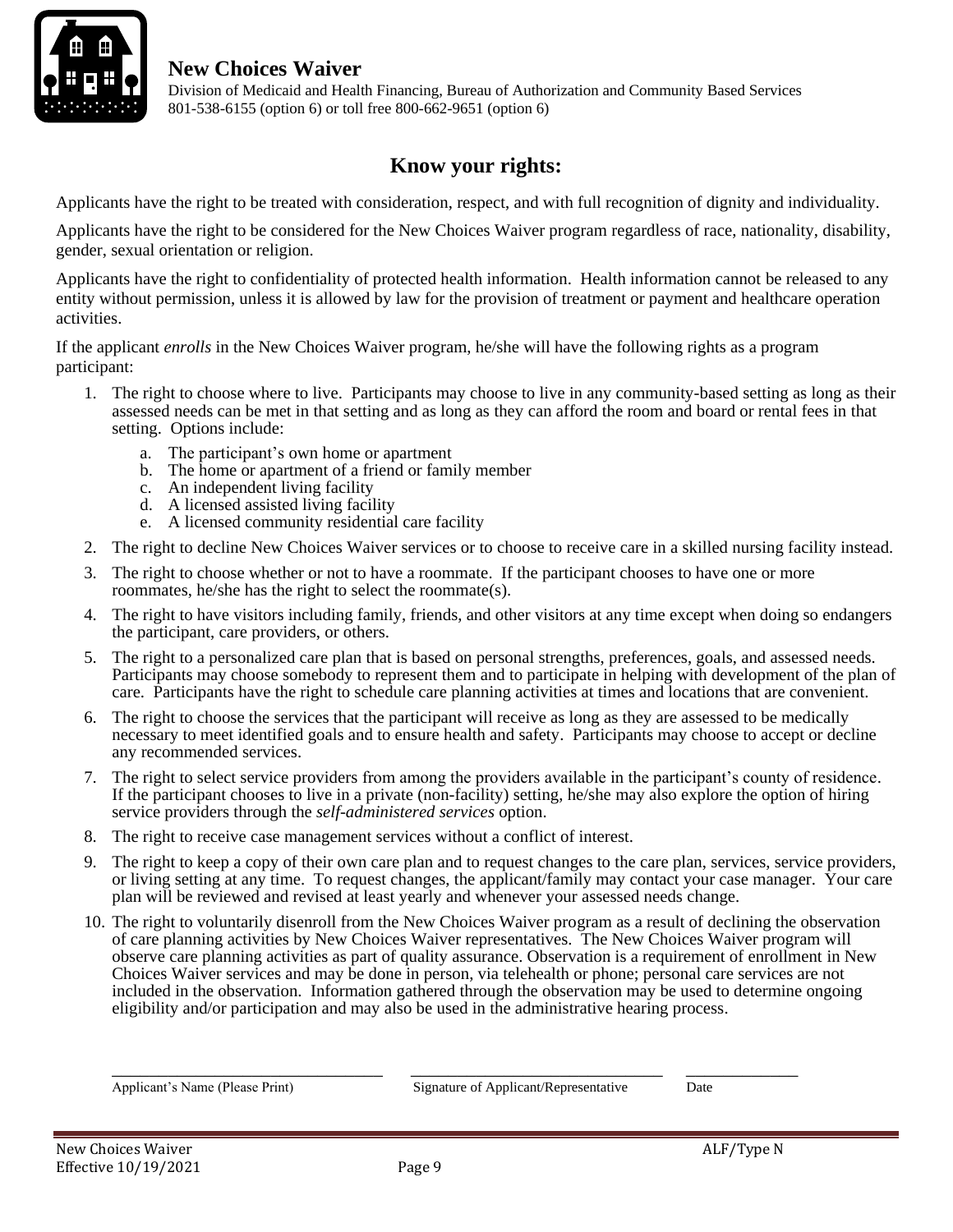

 Division of Medicaid and Health Financing, Bureau of Authorization and Community Based Services 801-538-6155 (option 6) or toll free 800-662-9651 (option 6)

#### **Know your responsibilities:**

Applicants are responsible to complete the New Choices Waiver application truthfully and to submit all requested documentation in a timely manner. Incomplete or inaccurate applications may result in denial of access to the New Choices Waiver program.

Applicants for the New Choices Waiver program must be found financially eligible for Medicaid and maintain ongoing financial eligibility in order to receive Medicaid coverage of New Choices waiver services. Loss of Medicaid financial eligibility will result in loss of eligibility for the New Choices Waiver program.

Applicants are responsible to provide complete and accurate information about their medical history, health needs and care needs during the medical face-to-face assessment performed by the case management agency.

If *enrolled* in the New Choices Waiver program, participants have the following responsibilities:

- 1. The responsibility to seek guidance and answers from their manager if they have questions about the New Choices Waiver program, their care plan, the services being received, or if he/she does not understand what action is expected them.
- 2. The responsibility to drive the development of their own care plan by participating in care planning meetings, communicating strengths, preferences, goals, and needs and communicating their choices. This responsibility can be delegated to a chosen, trusted representative. If a legal representative is designated, the representative is responsible to drive the care planning process on the participant's behalf. When the entire care plan team have come to an agreement about the services and supports to be included in the care plan, the participant (or representative) is responsible to fully engage in those services. If something about the care plan is believed to be ineffective, participants (or representatives) are responsible to contact the case management agency to request a change.
- 3. The responsibility to notify their case management agency of any changes in their health or circumstances that may impact eligibility for the New Choices Waiver, Medicaid financial eligibility or that may require changes to the comprehensive care plan.
- 4. The responsibility for any risks or consequences that the client may experience as a result of choosing to decline a recommended service. If a client's decisions result in a dangerous situation for their health and safety or the health and safety of people and the client is unwilling to make adjustments to their plan of care that meets minimal health and safety standards, the client may be disenrolled from the New Choices Waiver program.
- 5. The responsibility to show respect and consideration to service providers by keeping scheduled appointments or notifying them if unable to keep scheduled appointment times.
- 6. The responsibility to pay the shelter costs in the client's chosen community-based chosen community-based setting. This includes room and board, mortgage payments, rent and utilities.
- 7. The responsibility to show respect for the property, comfort, privacy and rights of others.
- 8. The responsibility to refrain from committing any illegal actions or actions that may result in self-harm or harm against others.

\_\_\_\_\_\_\_\_\_\_\_\_\_\_\_\_\_\_\_\_\_\_\_\_\_\_\_\_\_\_\_\_ \_\_\_\_\_\_\_\_\_\_\_\_\_\_\_\_\_\_\_\_\_\_\_\_\_\_\_ \_\_\_\_\_\_\_\_\_\_\_\_

Applicant's Name (Please Print) Signature of Applicant/Representative Date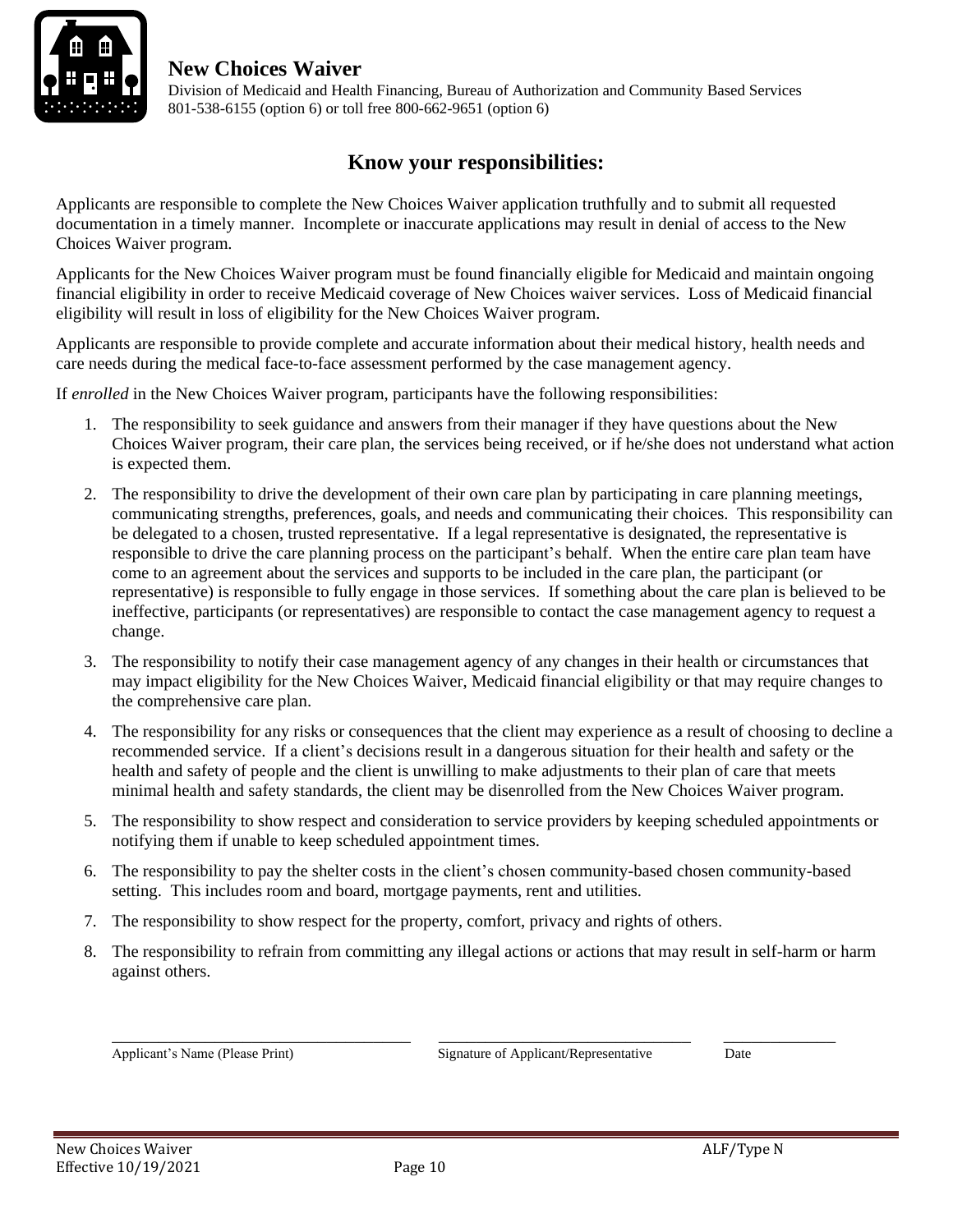

 Division of Medicaid and Health Financing, Bureau of Authorization and Community Based Services 801-538-6155 (option 6) or toll free 800-662-9651 (option 6)

### **NCW Application Checklist**

- 1. Application page 2, "Screening Checklist for ALF and Type N Residents"
- 2.  $\Box$  Application page 3, "Application for ALF and Type N Residents"
- 3. Application page 4, "Length of Stay Certification" completed by the facility of residence
- 4.  $\Box$  Application page 5, "Pre-enrollment Lease Disclosure" completed by the facility of residence
- 5. Application page 6, "Medical Eligibility Screening Form" completed by a registered nurse or physician in consultation with day-to-day direct service caregivers
- 6. Application page 7, "Freedom of Choice Consent Form"
- 7. **Application page 8, "Freedom of Choice, NF or HCBS"**
- 8. **Application page 9, "Know Your Rights"**
- 9. **Application page 10, "Know Your Responsibilities"**
- 10. Application page 11, "NCW Application Checklist"
- 11. A current list of all prescribed medications (prescription and over the counter)
- 12. A copy of the applicant's current service plan from the facility of residence
- 13.  $\Box$  A copy of the admission face sheet from the facility of residence
- 14.  $\Box$  A copy of the applicant's most recent assessment from the facility of residence
- 15. When applicable, a copy of any medical records prepared within the last 90 days from other providers such as a home health or hospice agency, attending physician, or hospital
- 16. If the applicant has a cognitive impairment noted on page 6, attach records from a licensed physician detailing the applicant's dysfunction in orientation to person, place, and time.
- 17.  $\Box$  Evidence/records to document the full length of stay in the current facility of residence and any other qualifying facilities prior to the current facility. Include documentation for the current facility AND for any other previous facility. Examples of acceptable evidence includes payment ledgers, cashed monthly checks paid to the facilities of residence, bank statements, official payment ledgers and/or a signed lease agreement. (Signed letters of attestation are not sufficient.)

**PLEASE NOTE: Incomplete applications will not be considered. Please take care to ensure every question of every application form is answered completely and that all items in this checklist are submitted to New Choices Waiver with a fax, email or USPS date stamp that falls within the open application time period. Do not submit the application before the first day or after the last day of the open application period. Any application that remains incomplete by the end of the open application period will be returned/denied.**